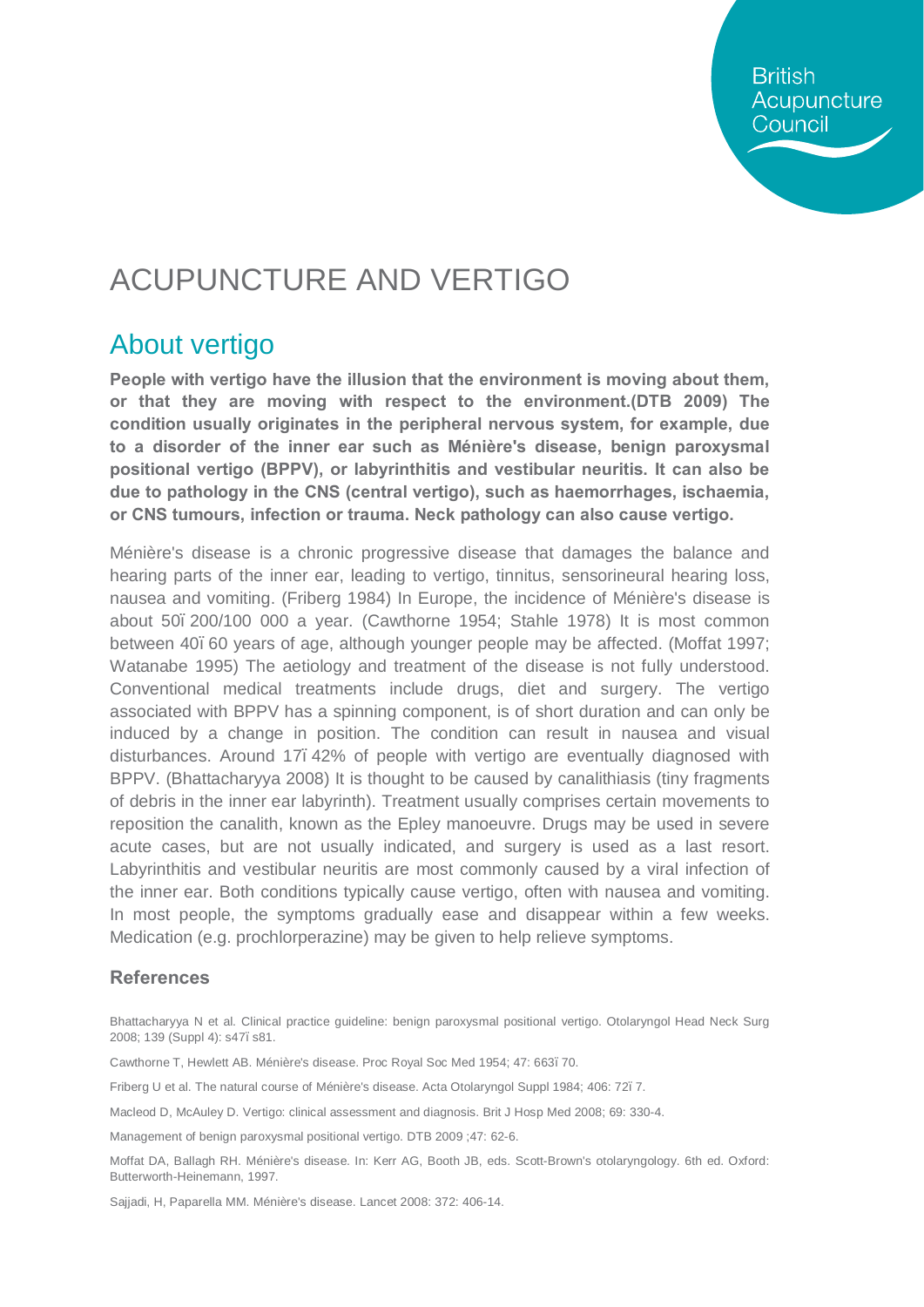Stahle J et al. Incidence of Ménière's disease. Arch Otolaryngol 1978; 104: 99. 102.

Watanabe Y et al. Epidemiological and clinical characteristics of Ménière's disease in Japan. Acta Otolaryngol Suppl. 1995; 519: 206–10.

#### How acupuncture can help

A systematic review of research on all types of acupuncture for Ménière's syndrome has suggested a beneficial effect from acupuncture, both for patients in the acute phase of the disease and for those who have had the syndrome for a number of years (Long 2011). Randomised controlled trials have been almost entirely Chinese and most have compared different types of acupuncture (or acupuncture and related procedures), rather than acupuncture vs. non-acupuncture/other therapies. Many have focused specifically on cervical vertigo, involving insufficient blood supply through the vertebral arteries (which supply the brainstem and cerebellum). Recent examples found that: combined therapy of electroacupuncture and acupoint injection was more effective than routine acupuncture or electroacupunture alone for cervical vertigo (Li 2011); acupoint massage was superior to manipulation (Kang 2008); acupuncture was better than moxibustion for relieving or eliminating symptoms of vertigo, with no adverse effects (Zhang 2008); and that ginger moxibustion was superior to acupuncture treatment (Xiaoxiang 2006). A controlled nonrandomised study found both penetrating needling on head points and traditional acupuncture could effectively relieve cervical vertigo, reduce the attack frequency and improve accompanying symptoms (Qi 2011).

In general, acupuncture is believed to stimulate the nervous system and cause the release of neurochemical messenger molecules. The resulting biochemical changes influence the body's homeostatic mechanisms, thus promoting physical and emotional well-being. Stimulation of certain acupuncture points has been shown to affect areas of the brain that are known to reduce sensitivity to pain and stress (Hui 2010).

Acupuncture may help to relieve vertigo by:

- activating the left superior frontal gyrus, anterior cingulate gyrus, and dorsomedial nucleus of the thalamus, and stimulating the release of acupuncture-specific neural substrates in the cerebellum (Yoo 2044);
- · increasing blood flow velocity in the vertebral-basilar artery, thus improving cervical vertigo (Li 2011; Qi 2011; Kang 2008)
- · increasing endorphins (Han 2004) and neuropeptide Y levels (Lee 2009), which can help to combat negative affective states;
- · stimulating nerves located in muscles and other tissues, which leads to release of endorphins and other neurohumoral factors, and changes the processing of pain in the brain and spinal cord (Pomeranz, 1987; Zhao 2008; Cheng 2009);
- · reducing inflammation, by promoting release of vascular and immunomodulatory factors (Zijlstra 2003; Kavoussi 2007);
- increasing local microcirculation (Komori 2009), which aids dispersal of swelling.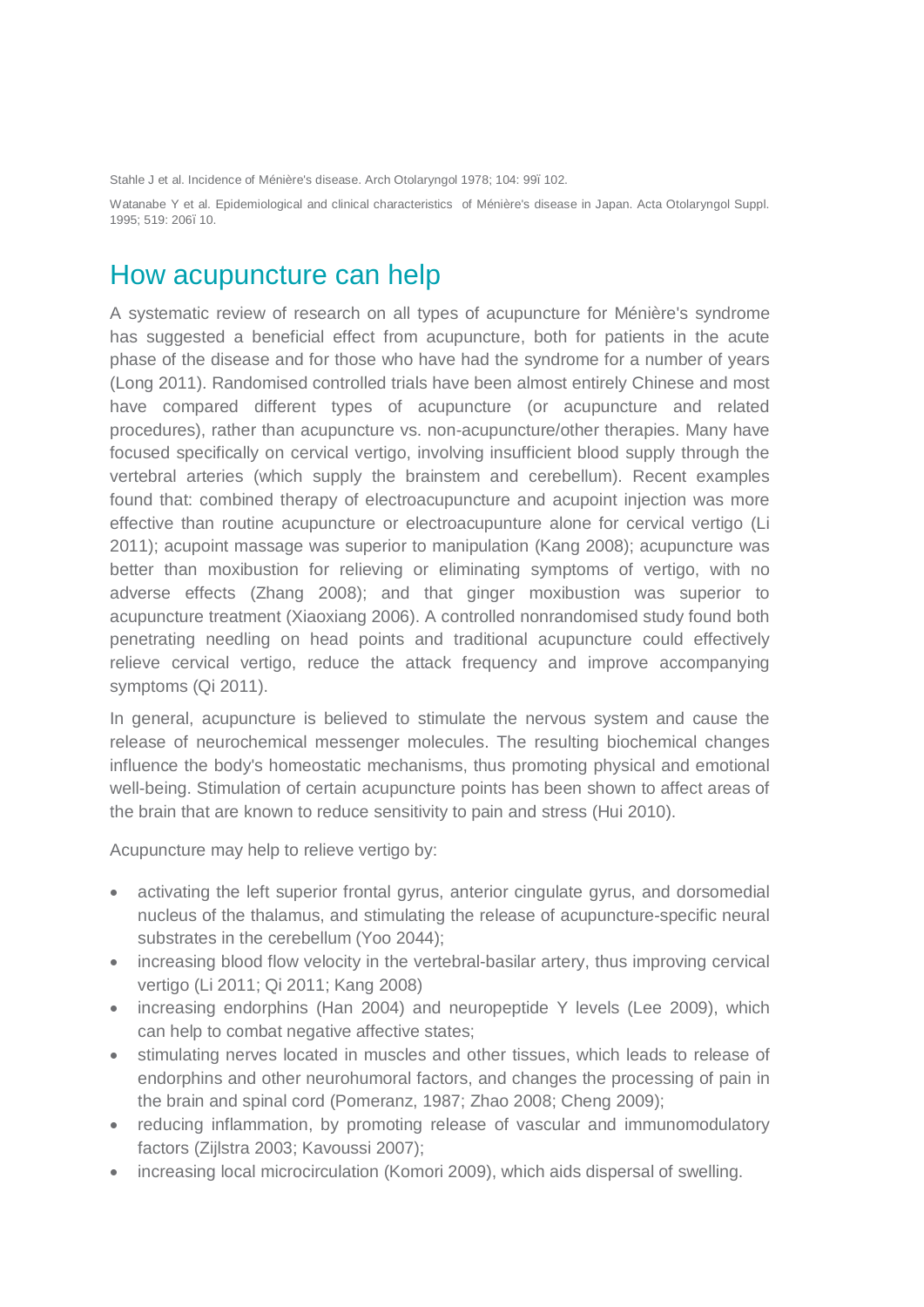### About the British Acupuncture Council

With over 3000 members, the British Acupuncture Council (BAcC) is the UK® largest professional body for traditional acupuncturists. Membership of the BAcC guarantees excellence in training, safe practice and professional conduct. To find a qualified traditional acupuncturist, contact the BAcC on 020 8735 0400 or visit [www.acupuncture.org.uk](http://www.acupuncture.org.uk/)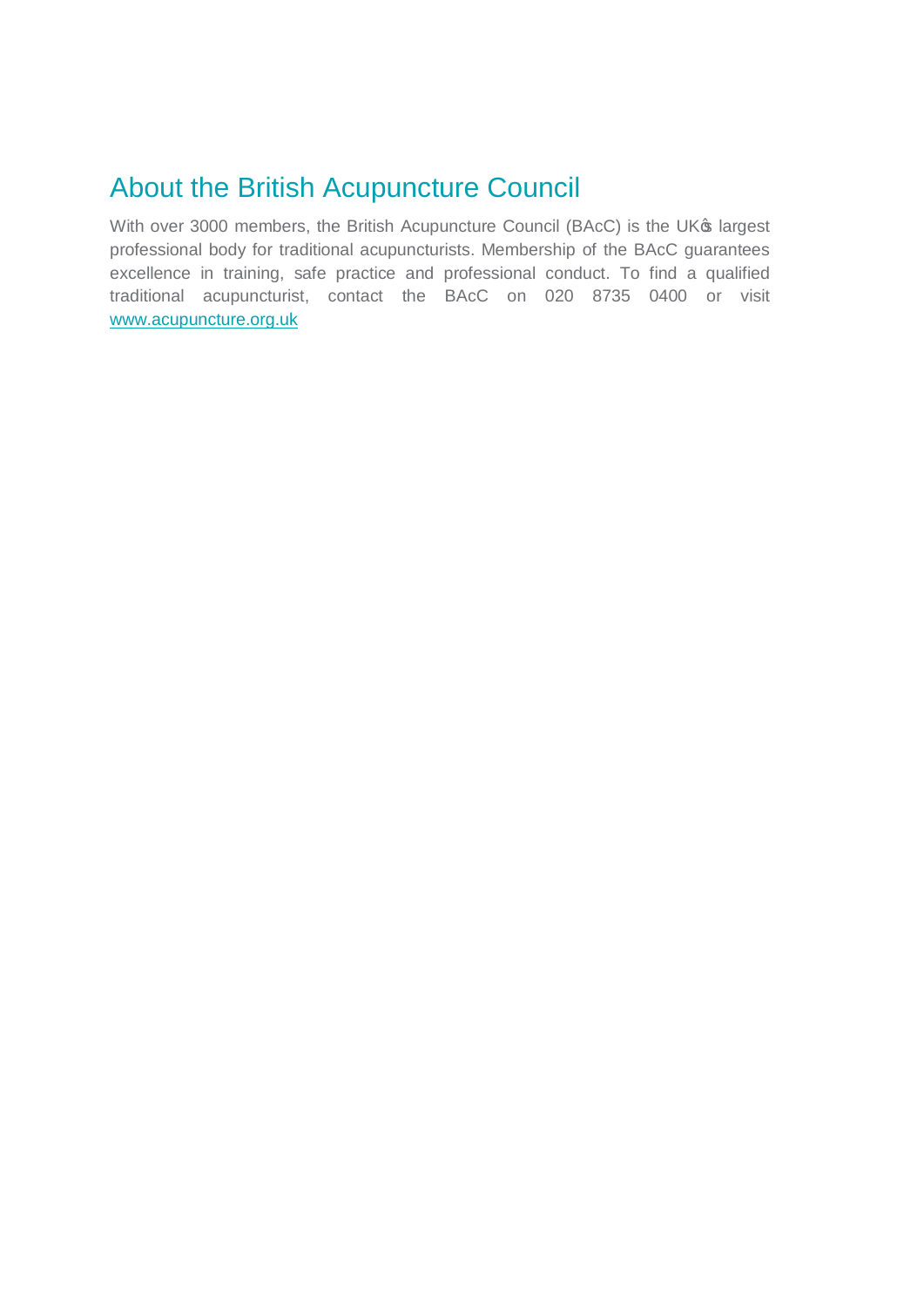# ACUPUNCTURE AND VERTIGO

## The evidence

| <b>Research</b>                                                                                                                                                                                                                | <b>Conclusion</b>                                                                                                                                                                                                                                                                                                                                                                                                                                                                                                                                                                                                                                                                                                                                                                                                                                                                                                                                                                                                                                                                                        |  |  |
|--------------------------------------------------------------------------------------------------------------------------------------------------------------------------------------------------------------------------------|----------------------------------------------------------------------------------------------------------------------------------------------------------------------------------------------------------------------------------------------------------------------------------------------------------------------------------------------------------------------------------------------------------------------------------------------------------------------------------------------------------------------------------------------------------------------------------------------------------------------------------------------------------------------------------------------------------------------------------------------------------------------------------------------------------------------------------------------------------------------------------------------------------------------------------------------------------------------------------------------------------------------------------------------------------------------------------------------------------|--|--|
| <b>Systematic reviews</b>                                                                                                                                                                                                      |                                                                                                                                                                                                                                                                                                                                                                                                                                                                                                                                                                                                                                                                                                                                                                                                                                                                                                                                                                                                                                                                                                          |  |  |
| Long AF et al. Exploring the Evidence<br>Base for Acupuncture in the<br>Treatment of Meniere \$ Syndrome A<br>Systematic Review. Evidence-Based<br>Complementary and Alternative<br>Medicine 2011;<br>doi:10.1093/ecam/nep047. | A systematic review that investigated the evidence for acupuncture<br>in the treatment of Ménière's syndrome. It included 27 studies in<br>all, three of which were randomised controlled trials, three non-<br>randomised controlled studies and four pre-test, post-test designs.<br>The rest were observational. The studies covered body<br>acupuncture, ear acupuncture, scalp acupuncture, fluid<br>acupuncture point injection and moxibustion. The reviewers<br>concluded that the weight of evidence, across all study types,<br>suggested a beneficial effect from acupuncture, both for those in<br>an acute phase and for those who have had Ménière's syndrome<br>for a number of years.                                                                                                                                                                                                                                                                                                                                                                                                    |  |  |
| <b>Controlled trials</b>                                                                                                                                                                                                       |                                                                                                                                                                                                                                                                                                                                                                                                                                                                                                                                                                                                                                                                                                                                                                                                                                                                                                                                                                                                                                                                                                          |  |  |
| Li JP et al. [Observation of<br>therapeutic effects on cervical vertigo<br>treated with different methods].<br>Zhongguo Zhen Jiu. 2011; 31: 405-8.                                                                             | A randomised controlled trial that compared the therapeutic effects<br>of routine acupuncture, electroacupuncture and the combined<br>therapy of electroacupuncture and acupoint injection in 91 patients<br>with cervical vertigo. The changes of average blood flow of the<br>vertebral artery and basilar artery before and after treatment were<br>observed and graded by the cervical vertigo syndrome and<br>function score; the therapeutic effects were evaluated as well.<br>Compared to pre-treatment results, the average blood flow, and<br>the cervical vertigo syndrome and function score were improved in<br>all groups (all p<0.01), and the combined therapy group improved<br>the most (p<0.05, p<0.01). The effective rate was 63.3% with<br>routine acupuncture, 80.6% with electroacupuncture group and<br>90.3% with combined therapy. The researchers concluded that<br>routine acupuncture, electroacupuncture, and combined therapy of<br>electroacupuncture and acupoint injection are effective for cervical<br>vertigo, with the combined therapy being the most effective. |  |  |
| vertebral-basilar arterial blood-supply<br>insufficiency]. Zhongguo Zhen Jiu.<br>2011; 31: 503-7.                                                                                                                              | Qi XJ, Wang S. [Penetrating needling A controlled trial that observed the differences in therapeutic effect<br>on head points for vertigo caused by between penetrating needling with electrical stimulation on head<br>points and traditional acupuncture in the treatment of vertigo<br>caused by vertebral-basilar arterial blood-supply insufficiency in 60<br>patients. The efficacy, symptom score and physical sign score<br>were compared between two groups. The total effective rate with<br>head acupuncture was 96.7% (29/30) vs. 83.3% with traditional<br>acupuncture (p<0.05). Compared to pre-treatment scores, the<br>scores of vertigo degree, vertigo frequency, duration and<br>accompanying symptoms were significantly lower after treatment in<br>both treatment groups (all p<0.05). The researchers concluded<br>that both penetrating needling on head points and traditional<br>acupuncture can effectively relieve vertigo caused by vertebral-<br>basilar arterial blood-supply insufficiency, reduce the attack                                                            |  |  |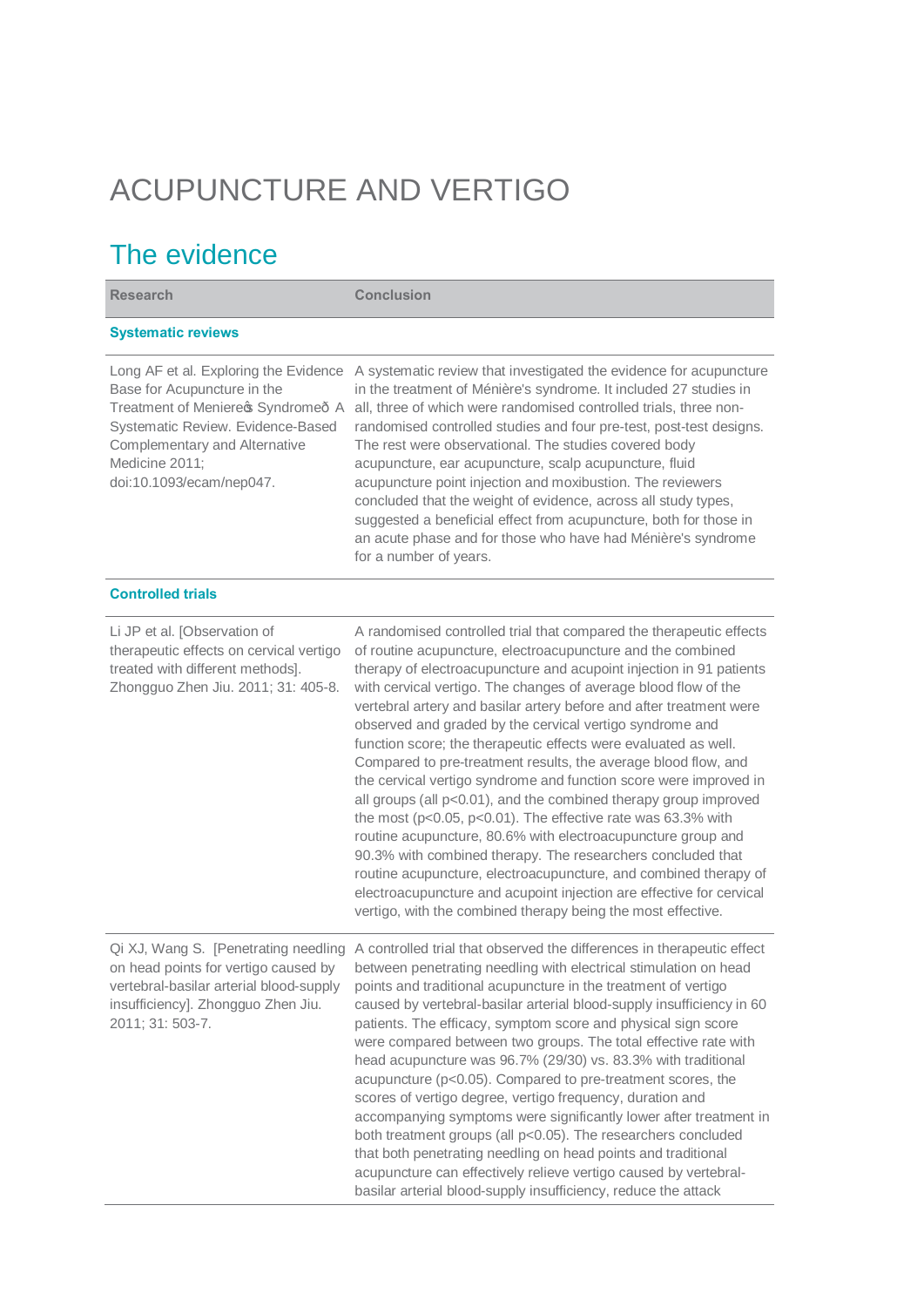|                                                                                                                                                                                                         | frequency and improve accompanying symptoms.                                                                                                                                                                                                                                                                                                                                                                                                                                                                                                                                                                                                                                                                                                                                                                                                                                                                                                                                                                                           |  |
|---------------------------------------------------------------------------------------------------------------------------------------------------------------------------------------------------------|----------------------------------------------------------------------------------------------------------------------------------------------------------------------------------------------------------------------------------------------------------------------------------------------------------------------------------------------------------------------------------------------------------------------------------------------------------------------------------------------------------------------------------------------------------------------------------------------------------------------------------------------------------------------------------------------------------------------------------------------------------------------------------------------------------------------------------------------------------------------------------------------------------------------------------------------------------------------------------------------------------------------------------------|--|
| Kang F et al. [A randomized<br>controlled trial of rotatory reduction<br>manipulation and acupoint massage<br>in the treatment of younger cervical<br>vertigo]. Zhongguo Gu Shang. 2008;<br>$21:270-2.$ | A randomised controlled trial that explored the effects of rotatory<br>reduction manipulation and acupoint massage on blood flow<br>velocity in the vertebrobasilar artery (VBA) in 76 patients with early<br>cervical vertigo. The changes in flow velocity of VBA before and<br>after treatment were observed using transcranial Doppler (TCD)<br>and the therapeutic effects were observed also. Compared to pre-<br>treatment readings, the mean flow velocity in the basilar artery was<br>significantly decreased in the acupoint massage and manipulation<br>groups, and was also significantly decreased in the left vertebral<br>artery with acupoint massage (p<0.05, p<0.01). There was a<br>significant difference in the change of mean flow velocity in the<br>vertebral arteries between the two groups in favour of acupoint<br>massage (p<0.01). The researchers concluded that the effect of<br>acupoint massage on flow velocity in the vertebrobasilar was<br>superior to that of rotatory reduction manipulation. |  |
| Zhang GA et al. [Observation on<br>clinical therapeutic effect of improved<br>thunder-fire miraculous needle on<br>vertigo]. Zhongguo Zhen Jiu. 2008;<br>28: 280-2.                                     | A randomised controlled trial that compared the clinical therapeutic<br>effect of acupuncture and moxibustion in 117 patients with vertigo.<br>The therapeutic effect was assessed by vertigo symptom rating<br>scores. The total effective rate was 86.4% in the acupuncture<br>group and 66.7% in moxibustion (control) group, with a significant<br>difference between the two groups (p<0.05). The researchers<br>concluded that acupuncture can significantly relieve and eliminate<br>symptoms of vertigo, with no adverse effects.                                                                                                                                                                                                                                                                                                                                                                                                                                                                                              |  |
| Xiaoxiang Z. Ginger moxibustion for<br>treatment of cervical vertigo -- a report<br>of 40 cases. J Tradit Chin Med. 2006;<br>26: 17-8.                                                                  | A randomised controlled trial that compared the therapeutic effects<br>of ginger moxibustion and acupuncture in 78 patients with cervical<br>vertigo cases. The results showed a cure rate of 72.5% in the<br>ginger moxibustion group compared with 44.7% in the acupuncture<br>group (p<0.05). The total effective rates were 97.5% and 73.7%,<br>respectively (p<0.05). The researchers concluded that ginger<br>moxibustion has a good therapeutic effect for treating cervical<br>vertigo, which is superior to that of the acupuncture treatment.                                                                                                                                                                                                                                                                                                                                                                                                                                                                                |  |
| <b>Research on mechanisms for acupuncture</b>                                                                                                                                                           |                                                                                                                                                                                                                                                                                                                                                                                                                                                                                                                                                                                                                                                                                                                                                                                                                                                                                                                                                                                                                                        |  |
| Hui KK et al. Acupuncture, the limbic<br>system, and the anticorrelated                                                                                                                                 | A paper that discusses research showing that acupuncture<br>mobilises the functionally anti-correlated networks of the brain to                                                                                                                                                                                                                                                                                                                                                                                                                                                                                                                                                                                                                                                                                                                                                                                                                                                                                                        |  |

| system, and the anticorrelated<br>networks of the brain. Auton Neurosci<br>2010; 157: 81-90.                             | mobilises the functionally anti-correlated networks of the brain to<br>mediate its actions, and that the effect is dependent on the<br>psychophysical response. The research used functional magnetic<br>resonance imaging studies of healthy subjects to show that<br>acupuncture stimulation evokes deactivation of a limbic-paralimbic-<br>neocortical network, which encompasses the limbic system, as<br>well as activation of somatosensory brain regions. It has also been<br>shown that the effect of acupuncture on the brain is integrated at<br>multiple levels, down to the brainstem and cerebellum. |
|--------------------------------------------------------------------------------------------------------------------------|-------------------------------------------------------------------------------------------------------------------------------------------------------------------------------------------------------------------------------------------------------------------------------------------------------------------------------------------------------------------------------------------------------------------------------------------------------------------------------------------------------------------------------------------------------------------------------------------------------------------|
| Cheng KJ. Neuroanatomical basis of<br>acupuncture treatment for some<br>common illnesses. Acupunct Med<br>2009;27: 61-4. | A review that looked at acupuncture treatment for some common<br>conditions. It is found that, in many cases, the acupuncture points<br>traditionally used have a neuroanatomical significance from the<br>viewpoint of biomedicine. From this, the reviewers hypothesize that<br>plausible mechanisms of action include intramuscular stimulation<br>for treating muscular pain and nerve stimulation for treating                                                                                                                                                                                               |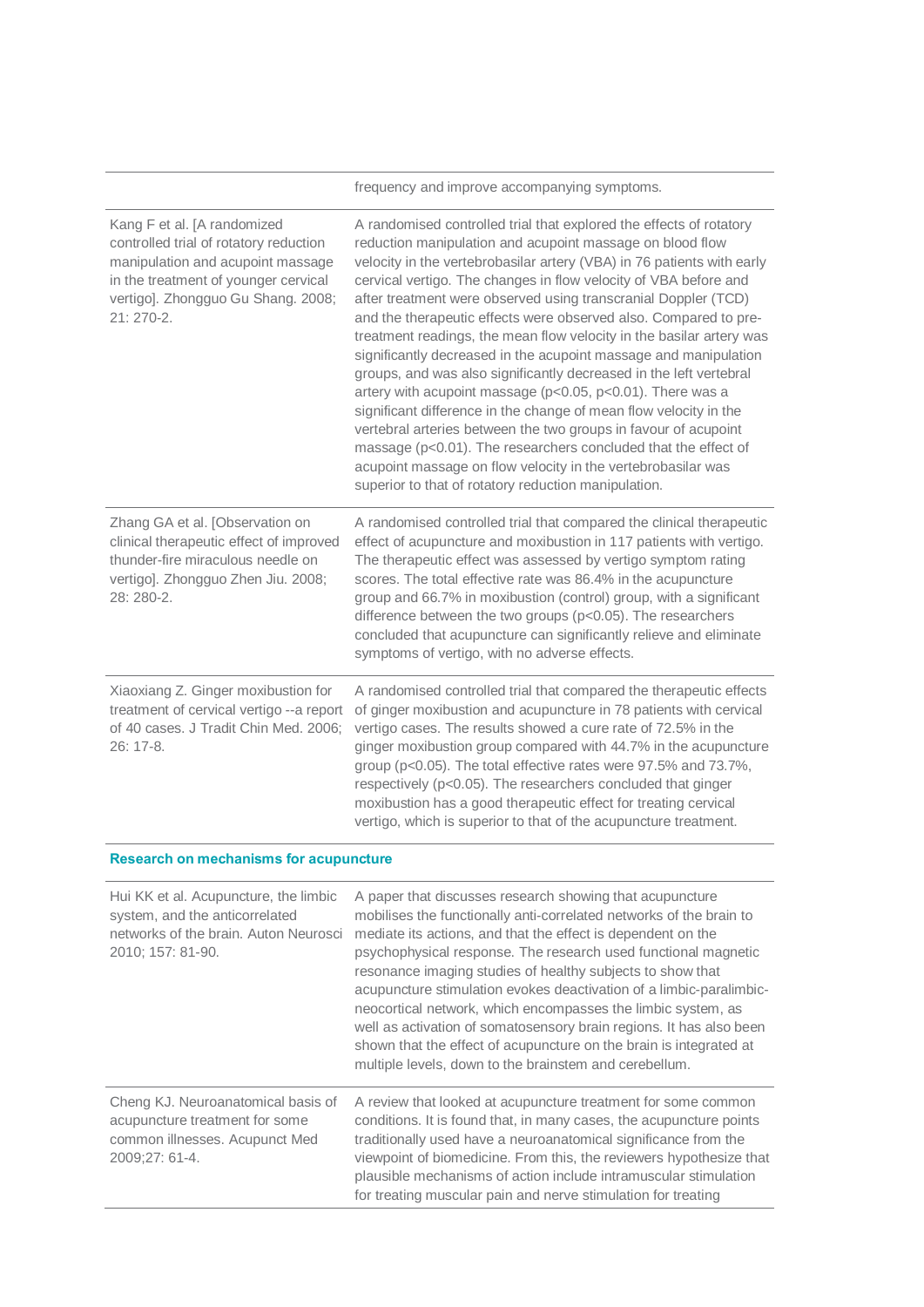|                                                                                                                                                                                                        | neuropathies.                                                                                                                                                                                                                                                                                                                                                                                                                                                                                                                                                                                                                                                                                                                                                                                                                                                                                                                                                                                                                                                        |
|--------------------------------------------------------------------------------------------------------------------------------------------------------------------------------------------------------|----------------------------------------------------------------------------------------------------------------------------------------------------------------------------------------------------------------------------------------------------------------------------------------------------------------------------------------------------------------------------------------------------------------------------------------------------------------------------------------------------------------------------------------------------------------------------------------------------------------------------------------------------------------------------------------------------------------------------------------------------------------------------------------------------------------------------------------------------------------------------------------------------------------------------------------------------------------------------------------------------------------------------------------------------------------------|
| Lee B et al. Effects of acupuncture on<br>chronic corticosterone-induced<br>depression-like behavior and<br>expression of neuropeptide Y in the<br>rats. Neuroscience Letters 2009; 453:<br>$151 - 6.$ | In animal studies, acupuncture has been found to significantly<br>reduce anxiety-like behaviour, and increase brain levels of<br>neuropeptide Y, the brain levels of which appear to correlate with<br>reported anxiety.                                                                                                                                                                                                                                                                                                                                                                                                                                                                                                                                                                                                                                                                                                                                                                                                                                             |
| Komori M et al. Microcirculatory<br>responses to acupuncture stimulation<br>and phototherapy. Anesth Analg<br>2009; 108: 635-40.                                                                       | Experimental study on rabbits in which acupuncture stimulation<br>was directly observed to increase diameter and blood flow velocity<br>of peripheral arterioles, enhancing local microcirculation.                                                                                                                                                                                                                                                                                                                                                                                                                                                                                                                                                                                                                                                                                                                                                                                                                                                                  |
| Zhao ZQ. Neural mechanism<br>underlying acupuncture analgesia.<br>Prog Neurobiol 2008; 85: 355-75.                                                                                                     | Review article that discusses the various peripheral and central<br>nervous system components of acupuncture anaesthesia in detail.                                                                                                                                                                                                                                                                                                                                                                                                                                                                                                                                                                                                                                                                                                                                                                                                                                                                                                                                  |
| Kavoussi B, Ross BE. The<br>neuroimmune basis of anti-<br>inflammatory acupuncture. Integr<br>Cancer Ther 2007; 6: 251-7.                                                                              | Review article that suggests the anti-inflammatory actions of<br>traditional and electro-acupuncture are mediated by efferent vagus<br>nerve activation and inflammatory macrophage deactivation.                                                                                                                                                                                                                                                                                                                                                                                                                                                                                                                                                                                                                                                                                                                                                                                                                                                                    |
| Yoo SS et al. Modulation of cerebellar<br>activities by acupuncture stimulation:<br>evidence from fMRI study.<br>Neuroimage. 2004; 22: 932-40.                                                         | A study that used functional MRI (fMRI) to investigate neural<br>substrates responding to the acupuncture stimulation of PC6, an<br>acupoint relevant for the management of nausea including<br>vestibular-related motion sickness. Sham stimulation near the<br>acupoint and tactile stimulation on the skin of the acupoint were<br>also carried out at separate times. Psychophysical scores, as well<br>as heart and respiratory rates, were measured. Acupuncture<br>manipulation, in comparison to the sham acupuncture and tactile<br>stimulation conditions, selectively activated the left superior frontal<br>gyrus, anterior cingulate gyrus, and dorsomedial nucleus of the<br>thalamus. Acupuncture-specific neural substrates were also<br>evident in parts of the cerebellum. The researchers concluded that<br>their results suggest that the cerebellum serves as an important<br>activation locus during the acupuncture stimulation of PC6, and<br>that the clinical efficacy of PC6 may be mediated by the cerebellar<br>vestibular neuromatrix. |
| Han JS. Acupuncture and<br>endorphins. Neurosci Lett 2004; 361:<br>258-61.                                                                                                                             | A literature review of studies relating to the release of endorphins<br>by acupuncture.                                                                                                                                                                                                                                                                                                                                                                                                                                                                                                                                                                                                                                                                                                                                                                                                                                                                                                                                                                              |
| Zijlstra FJ et al. Anti-inflammatory<br>actions of acupuncture. Mediators<br>Inflamm 2003; 12: 59-69.                                                                                                  | An article that suggests a hypothesis for anti-inflammatory action<br>of acupuncture: Insertion of acupuncture needles initially<br>stimulates production of beta-endorphins, CGRP and substance P,<br>leading to further stimulation of cytokines and NO. While high<br>levels of CGRP have been shown to be pro-inflammatory, CGRP<br>in low concentrations exerts potent anti-inflammatory actions.<br>Therefore, a frequently applied 'low-dose' treatment of acupuncture<br>could provoke a sustained release of CGRP with anti-inflammatory<br>activity, without stimulation of pro-inflammatory cells.                                                                                                                                                                                                                                                                                                                                                                                                                                                        |
| Pomeranz B. Scientific basis of                                                                                                                                                                        | Needle activation of A delta and C afferent nerve fibres in muscle                                                                                                                                                                                                                                                                                                                                                                                                                                                                                                                                                                                                                                                                                                                                                                                                                                                                                                                                                                                                   |